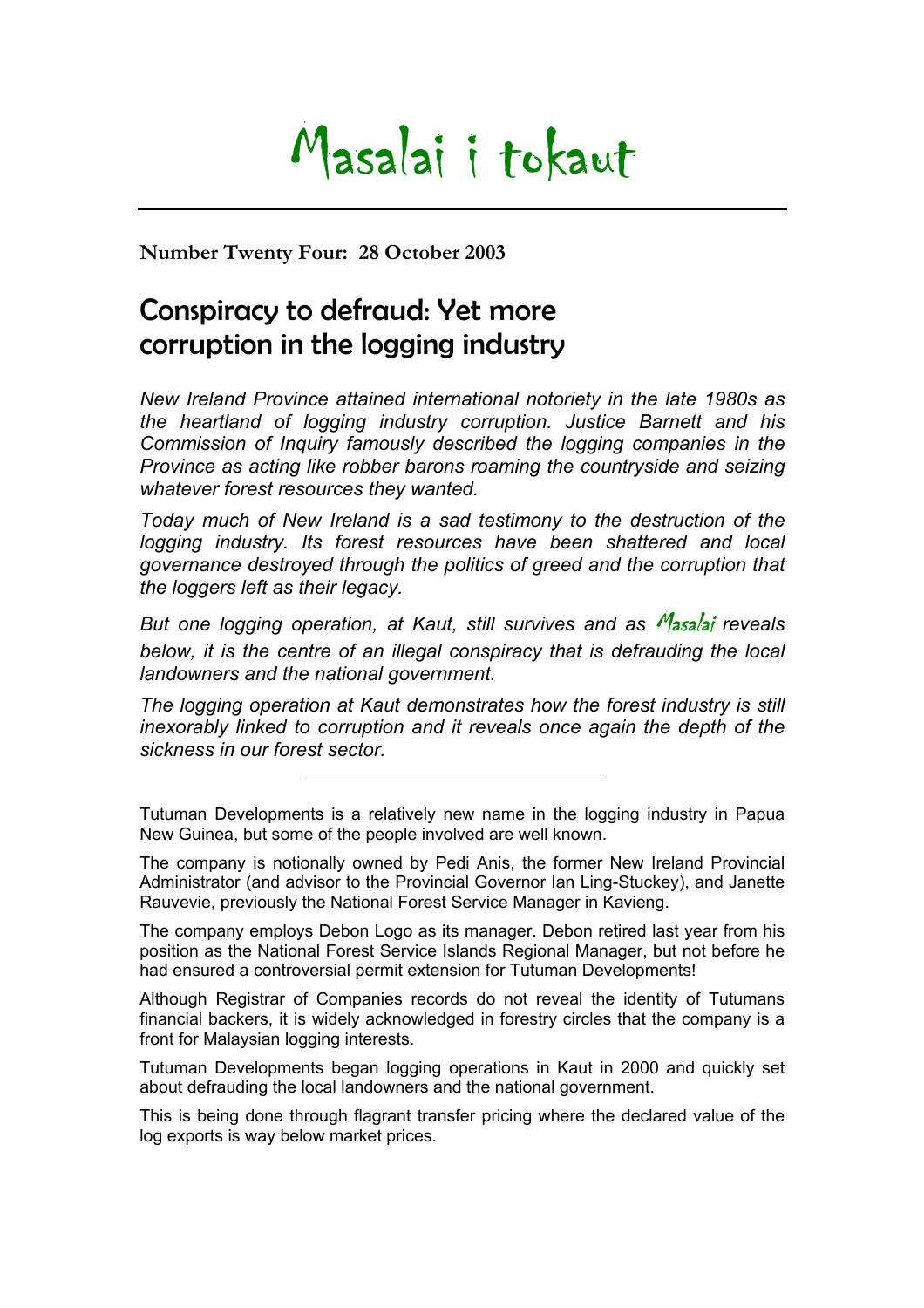This allows the company to avoid much of it's log export tax liabilities, to avoid corporation tax and to use its apparent lack of profitability as an excuse for not providing landowners with promised infrastructure developments.

In 2002 the average price of PNG logs sold on the international market was US\$ 57 per cubic metre. Yet logs exported from Kaut by Tutuman Developments were sold for an average price of just US\$ 40.

To demonstrate the extent of the fraud and to show how blatant the evidence is, the table below compares on a species by species basis the difference between the best and average PNG log export prices and those declared by Tutuman Development during January 2003.

| <b>Species</b>      | <b>Best price</b> | <b>Average price</b> | <b>Tutuman price</b> |
|---------------------|-------------------|----------------------|----------------------|
| <b>Burckella</b>    | 60.00             | 56.34                | 38.00                |
| Calophyllum         | 86.00             | 72.67                | 46.00                |
| Dillenia            | 65.00             | 55.25                | 30.00                |
| Erima               | 57.38             | 55.95                | 38.00                |
| Grey canarium       | 57.00             | 54.81                | 38.00                |
| Kwila               | 103.00            | 84.71                | 42.00                |
| Lophopetallum       | 65.00             | 50.86                | 38.00                |
| Malas               | 62.00             | 53.82                | 38.00                |
| Pencil cedar        | 87.00             | 73.52                | 45.00                |
| Red canarium        | 72.00             | 55.17                | 38.00                |
| Taun                | 86.00             | 71.68                | 45.00                |
| Terminalia          | 72.00             | 55.87                | 38.00                |
| White planchonella  | 58.00             | 55.46                | 38.00                |
| Group two species   | 65.00             | 52.76                | 30.00                |
| Group three species | 60.00             | 49.14                | 30.00                |
| Group four species  | 55.00             | 46.41                | 30.00                |

*Note: All prices are US\$ per cubic metre* 

Overall the prices claimed by Tutuman are barely 50% of he best prices being achieved by other log exporters from PNG (and more than one third lower than the average price across the PNG log export market)

To date Tutuman Developments have exported more than 72,000 cubic metres of logs from Kaut and they have made at least US\$ 1 million in secret offshore profits.

But this simple scam requires a team of conspirators within the National Forest Service and the office of the Minister.

As documents below show, each shipment of log exports by Tutuman Developments requires the signed approval of the Marketing Branch of the NFS who warrant that the log prices and quantities are genuine and the signed approval of the Minister for Forests.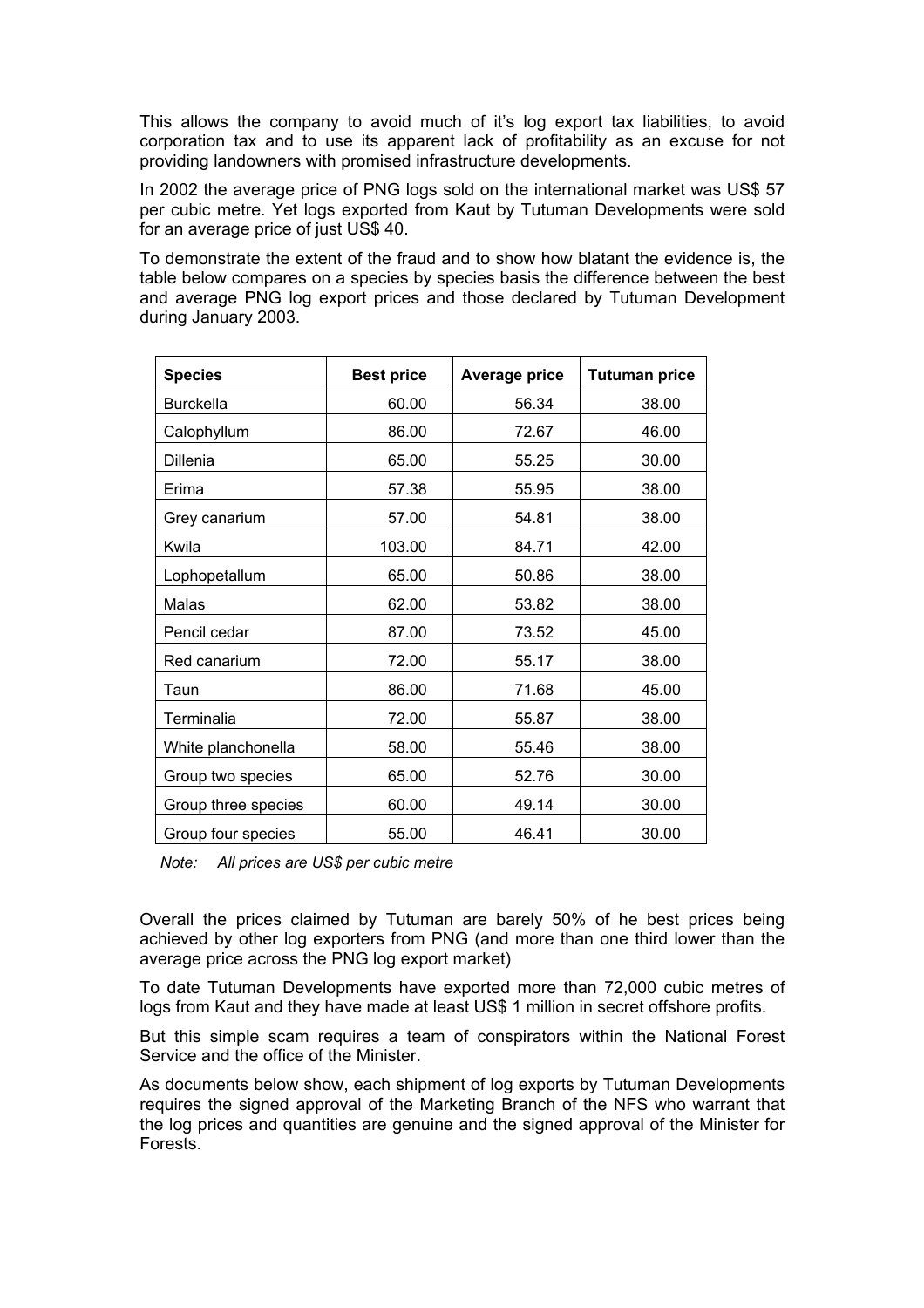Why are Ishmael Libertino and Patrick Pruiatch signing documents that clearly show on their face that the log exports from Kaut by Tutuman Developments are at a price that is defrauding the landowners and the State?

All log exports are also audited by SGS, an independent company contracted by the National Forest Service to ensure that export quantities are correctly declared. SGS provide a voluminous monthly report to the NFS.

This quote is from the executive summary of the SGS report from January 2003:

*"As noted in earlier monthly reports, there continues to be very substantial variation in log export prices between different exporters and projects. For example, the average price for saw/veneer calopyllum ranged from a high of US\$86/m3 to a low of US\$46/m3 (Tutuman Development).* 

So SGS have clearly identified that a problem exists and brought it to the attention of the National Forest Service. But no further action has been taken and the fraud continues. Why are NFS officers ignoring the concerns of SGS?

This is not a problem just of corruption or dodgy business practices. The people named in this report are guilty of a serious crime - FRAUD - and they should be arrested and brought before the courts.

The logging operations of Tutuman have also been criticised for their environmental performance. A National Forest Service report from New Ireland Province details the failure to comply with key logging standards.

These failures include not compacting road surfaces, pushing soil heaps into water courses, not providing proper road culverts or drainage, using log clusters as culverts, not directionally felling trees, leaving excessively high stumps and tree felling within buffer zones.

The landowners have also protested in the national media about the performance of the logging company and the lack of effective monitoring or control by the National Forest Service. (See for example *Logging contractor damaging environment* in the Post Courier on April 8 2002 and *Stop logging in New Ireland province* on March 8 and *NIP forest owners losing millions in royalties* in the Logging Times on April 4)

Yet despite the clear evidence of problems the National Forest Service has taken no action against the logging company.

To compound these problems the latest indication from New Ireland is that Tutuman Developments are now moving into the Central New Ireland Timber Rights Purchase area having being allowed by the NFS to take over the logging permit for this concession.

The robber barons are clearly still at large in the logging industry in Papua New Guinea.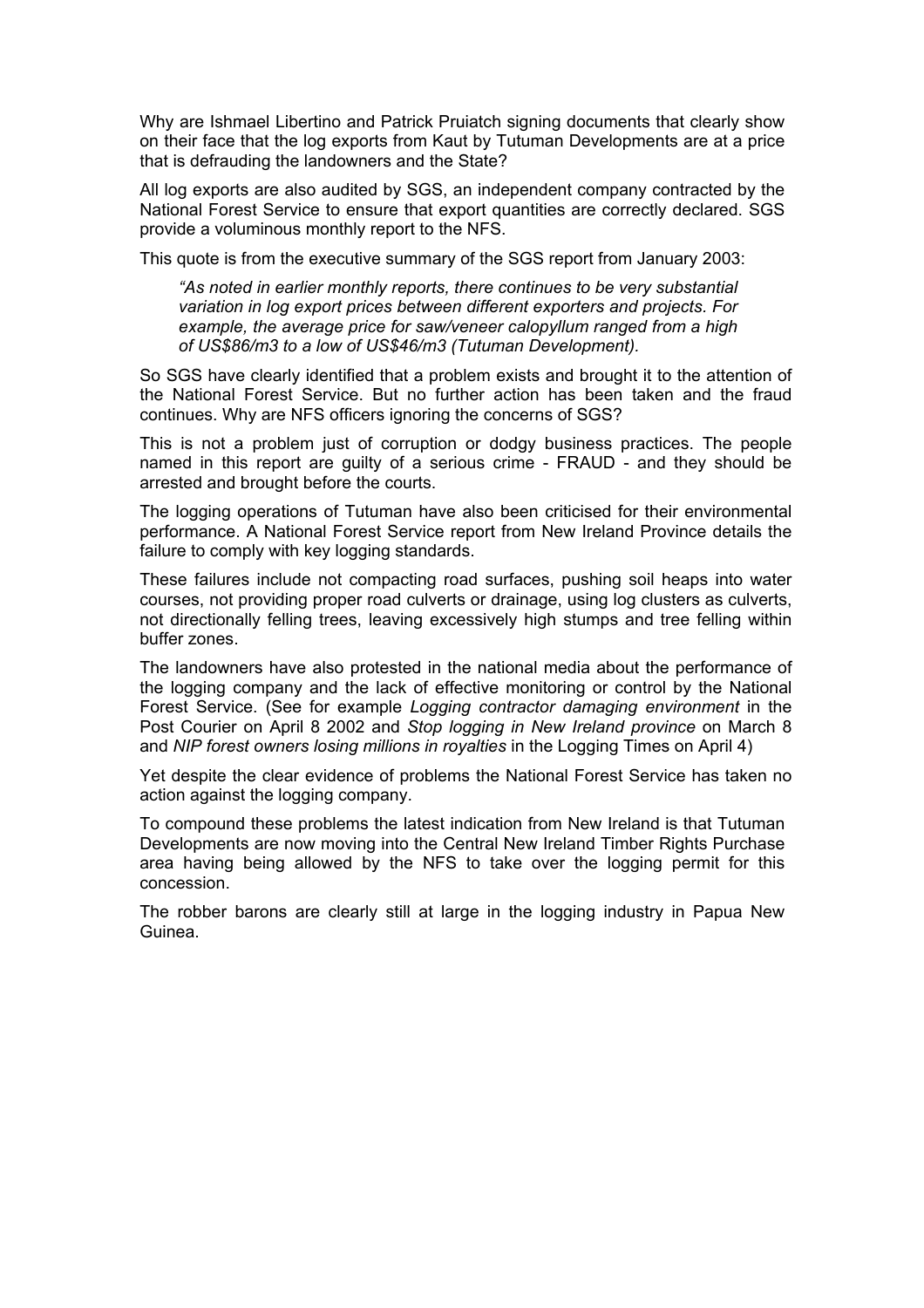**This document shows the signed endorsement by the National Forest Service Marketing Branch of a log shipment by Tutuman Developments at an average price per cubic metre of just US\$35.36, more than \$20 less than the industry average. The secret profit on this one log shipment was more than \$70,000. How much of this might have ended up in Ishmael Libertino's pocket?** 

|                                                 |                                                      |                                                             | PNG Forest Authority                                                                                                                                                       |                 | Ω                                                                   |                     |
|-------------------------------------------------|------------------------------------------------------|-------------------------------------------------------------|----------------------------------------------------------------------------------------------------------------------------------------------------------------------------|-----------------|---------------------------------------------------------------------|---------------------|
|                                                 |                                                      |                                                             | EXPORT PRICE ENDORSEMENT                                                                                                                                                   |                 |                                                                     | FOREST<br>AUYHORITY |
|                                                 |                                                      |                                                             |                                                                                                                                                                            |                 |                                                                     |                     |
|                                                 |                                                      |                                                             |                                                                                                                                                                            |                 |                                                                     | ENG PO              |
| Exporter:                                       | Tuluman Development Ltd.                             |                                                             | Fax:                                                                                                                                                                       | 9821102         |                                                                     |                     |
| Address:                                        | P.O. Box 242, Kavieng                                |                                                             |                                                                                                                                                                            |                 |                                                                     |                     |
|                                                 | New Ireland Province.<br>Papue New Guinea.           |                                                             |                                                                                                                                                                            |                 |                                                                     |                     |
|                                                 |                                                      |                                                             |                                                                                                                                                                            |                 |                                                                     |                     |
| sale and shipment having the following details. |                                                      |                                                             | The Papus New Guinea Porus! Authority hereby endorses the export prices for the                                                                                            |                 |                                                                     |                     |
| Notification Date:                              | 24-JUI-03                                            |                                                             |                                                                                                                                                                            |                 |                                                                     |                     |
| Buyer: 1                                        |                                                      |                                                             |                                                                                                                                                                            |                 |                                                                     |                     |
| Buyer Address.                                  | No. 20 Muxwell Road                                  |                                                             | May Tim importers & Exporters Pte Ltd.                                                                                                                                     |                 |                                                                     |                     |
|                                                 |                                                      | # 03 - 04/05 Maxwell House<br>SINGAPORE 069112              |                                                                                                                                                                            |                 |                                                                     |                     |
| Destination:                                    | Koroa                                                |                                                             |                                                                                                                                                                            |                 |                                                                     |                     |
| Vessel,                                         | T.an X.n.                                            |                                                             | ETA:                                                                                                                                                                       | $25 - J_0 - 03$ |                                                                     |                     |
| Project:                                        | West Kalif                                           |                                                             |                                                                                                                                                                            |                 |                                                                     |                     |
| <b>Endorsed Prices</b>                          |                                                      |                                                             |                                                                                                                                                                            |                 |                                                                     |                     |
|                                                 |                                                      |                                                             |                                                                                                                                                                            |                 | n.                                                                  |                     |
| Product Name                                    |                                                      | Unit Price                                                  | Cuantity                                                                                                                                                                   |                 | Total Price                                                         |                     |
| Group 1 - Low Grede<br>Malas - Low Grade        |                                                      | 30 00Y                                                      | 836.699                                                                                                                                                                    |                 | 25 100 97                                                           |                     |
| Taun - Low Grade                                |                                                      | 40.00 <<br>32.00                                            | 1,898.681                                                                                                                                                                  |                 | 73.947.24                                                           |                     |
| Group 2 - Low Grade                             |                                                      | 36.00                                                       | 301.222                                                                                                                                                                    |                 | 9,639.10                                                            |                     |
| Group 3 - Low Grade                             |                                                      | 30.0c                                                       | 25.180                                                                                                                                                                     |                 | 645.40                                                              |                     |
| Group 4 - Low Grade                             |                                                      | 30.00                                                       | 219 474                                                                                                                                                                    |                 | 6,534.22                                                            |                     |
|                                                 |                                                      |                                                             | 370.317                                                                                                                                                                    |                 | 11,109.51                                                           |                     |
|                                                 |                                                      | 35.36                                                       | 3,654,573                                                                                                                                                                  |                 | $-129,226,44$                                                       |                     |
|                                                 |                                                      | 307144                                                      | Inisioneonse neni is valjz forja penociof two triunths from today. All correspondence<br>relating to the above sale and shipment must include the following reference code |                 |                                                                     |                     |
| SIGNED:<br>COUNTERSIGNED                        | Mafkettig Manager<br>(Crass out which docen't apply, | Resource Development<br>ng D <u>isestos/Ganeral Manyges</u> | $2.07_{12003}$<br>$\sqrt{\frac{1}{\ell}}$ /2003                                                                                                                            |                 | Note This<br>endorsement is<br>not velid vitholam<br>two signatures |                     |